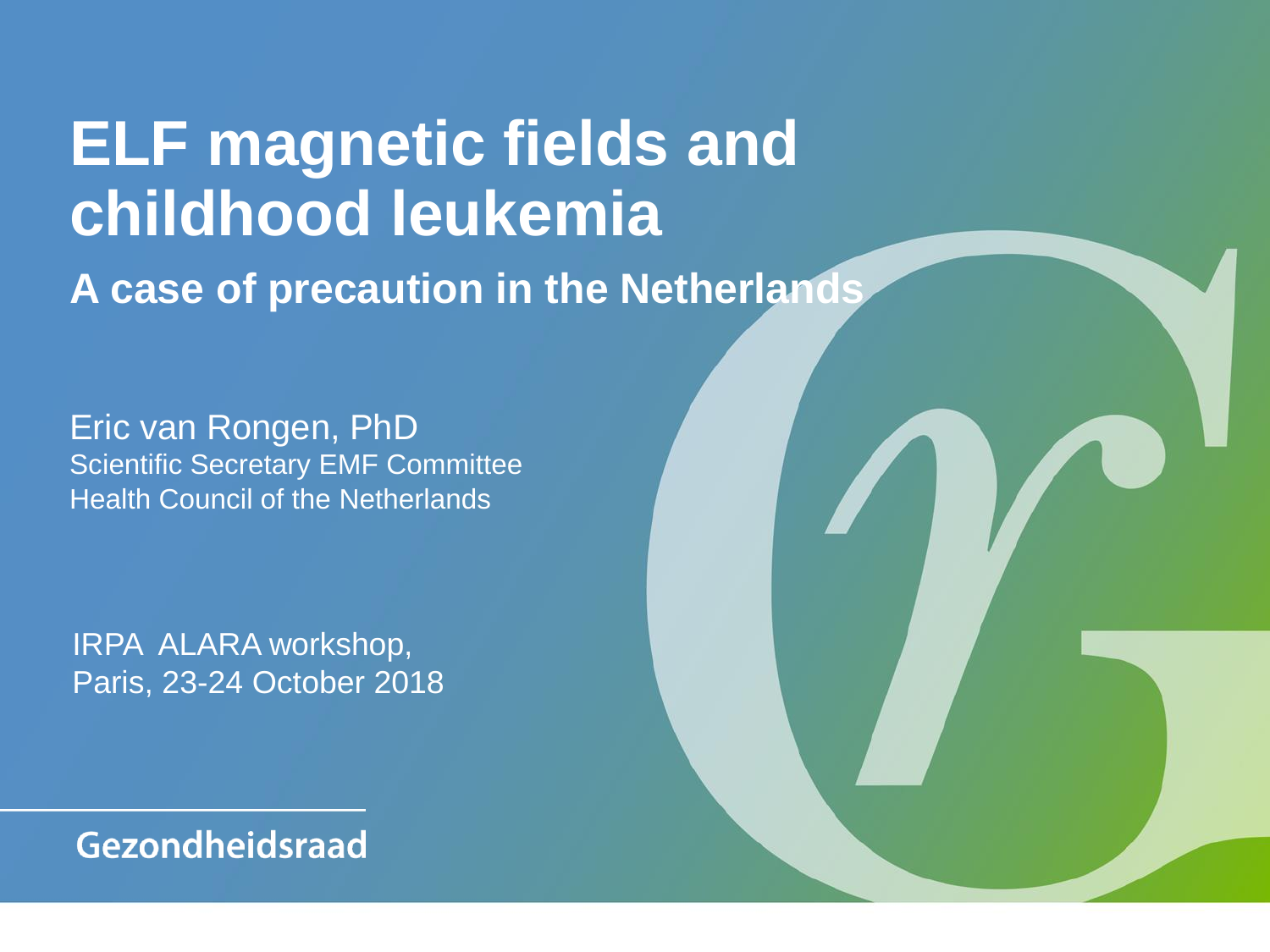# **Health Council report**



- •Power lines and childhood cancer
- •Requested by Deputy Minister of Environment
- •Published 18 April 2018
- [https://www.healthcouncil.nl/documents/advisory-reports/2018/04/18/power-lines-and](https://www.healthcouncil.nl/documents/advisory-reports/2018/04/18/power-lines-and-health-part-i-childhood-cancer)[health-part-i-childhood-cancer](https://www.healthcouncil.nl/documents/advisory-reports/2018/04/18/power-lines-and-health-part-i-childhood-cancer)

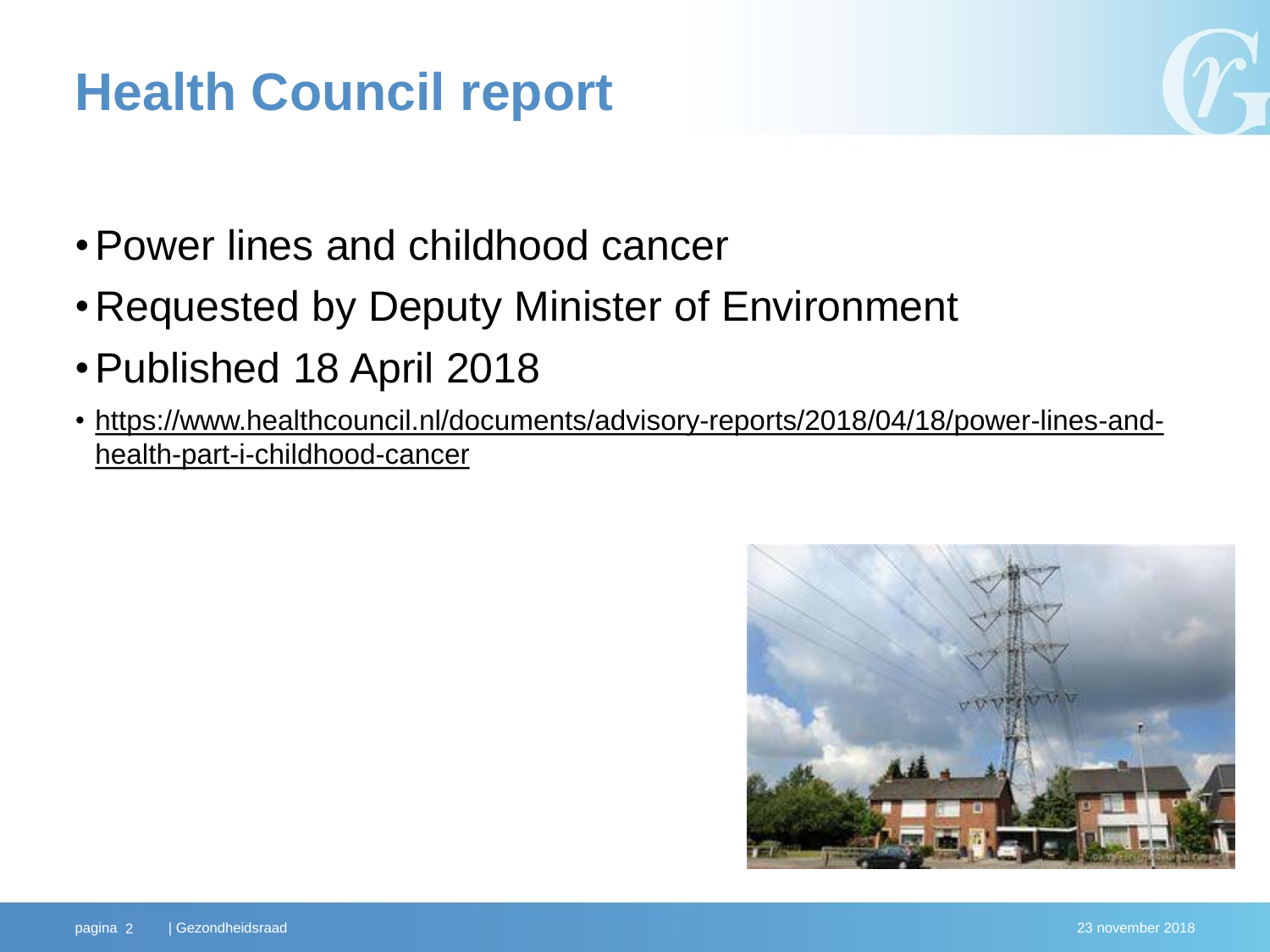### **What did we do?**



- •Update 2000 report
- •Systematic search literature distance power lines / magnetic field strength
- •Systematic quality analysis all original papers (including those in previous pooled analyses – Greenland, Ahlbom, Kheifets)
- •Meta-analysis selected studies
	- •Distance / magnetic field strength
	- •Childhood leukemia / brain cancer / lymphoma

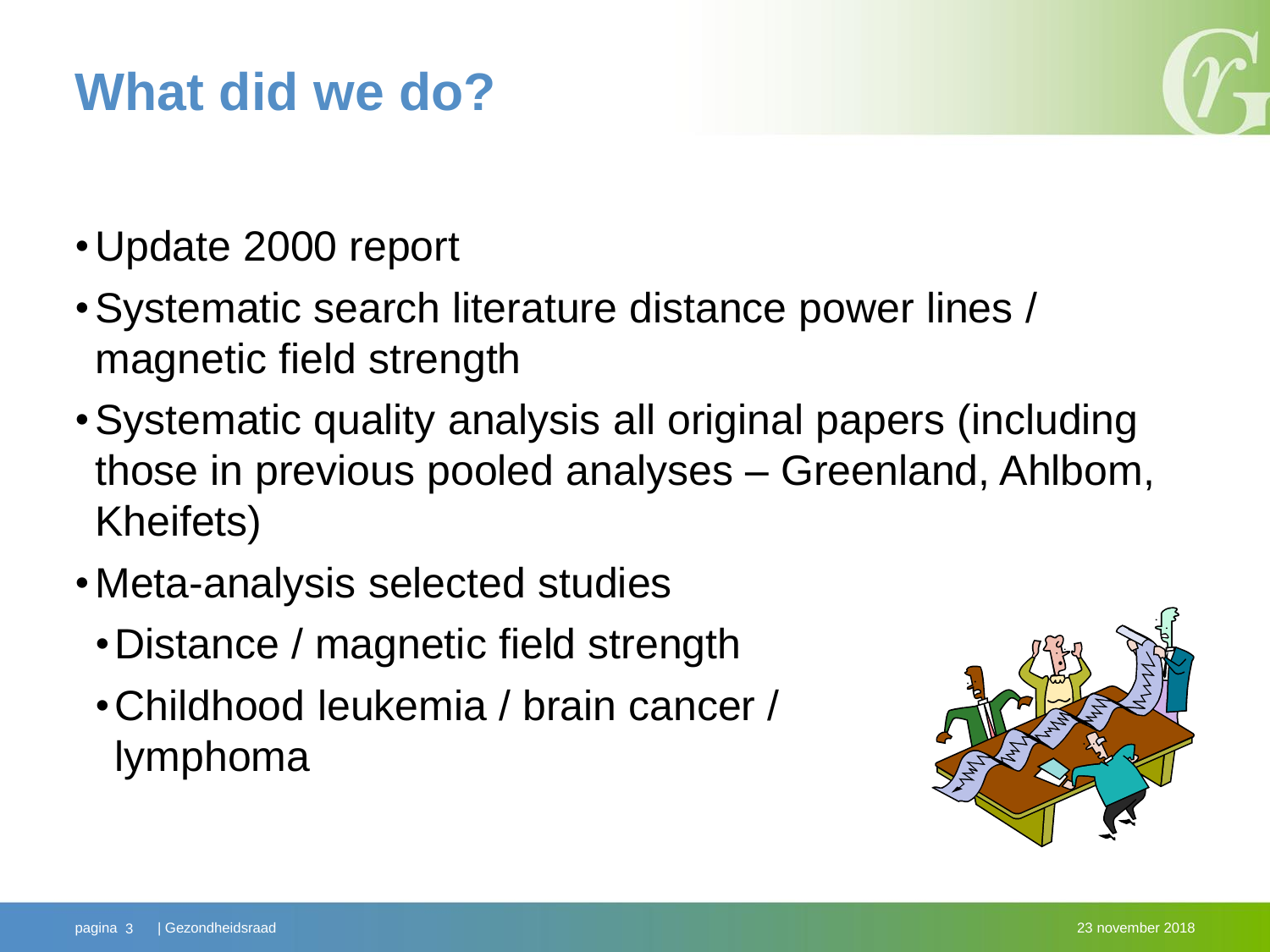### **Results childhood leukemia**



- •Confirmation previous findings
- •Distance: no clear association; ~1.2x increased risk <50 m
- •Magnetic field strength: increased risk >0.3-0.4 µT, slightly higher than previous (~2.7) for studies with all addresses between birth and diagnosis (most complete)
- •EPA classification: causal relation possible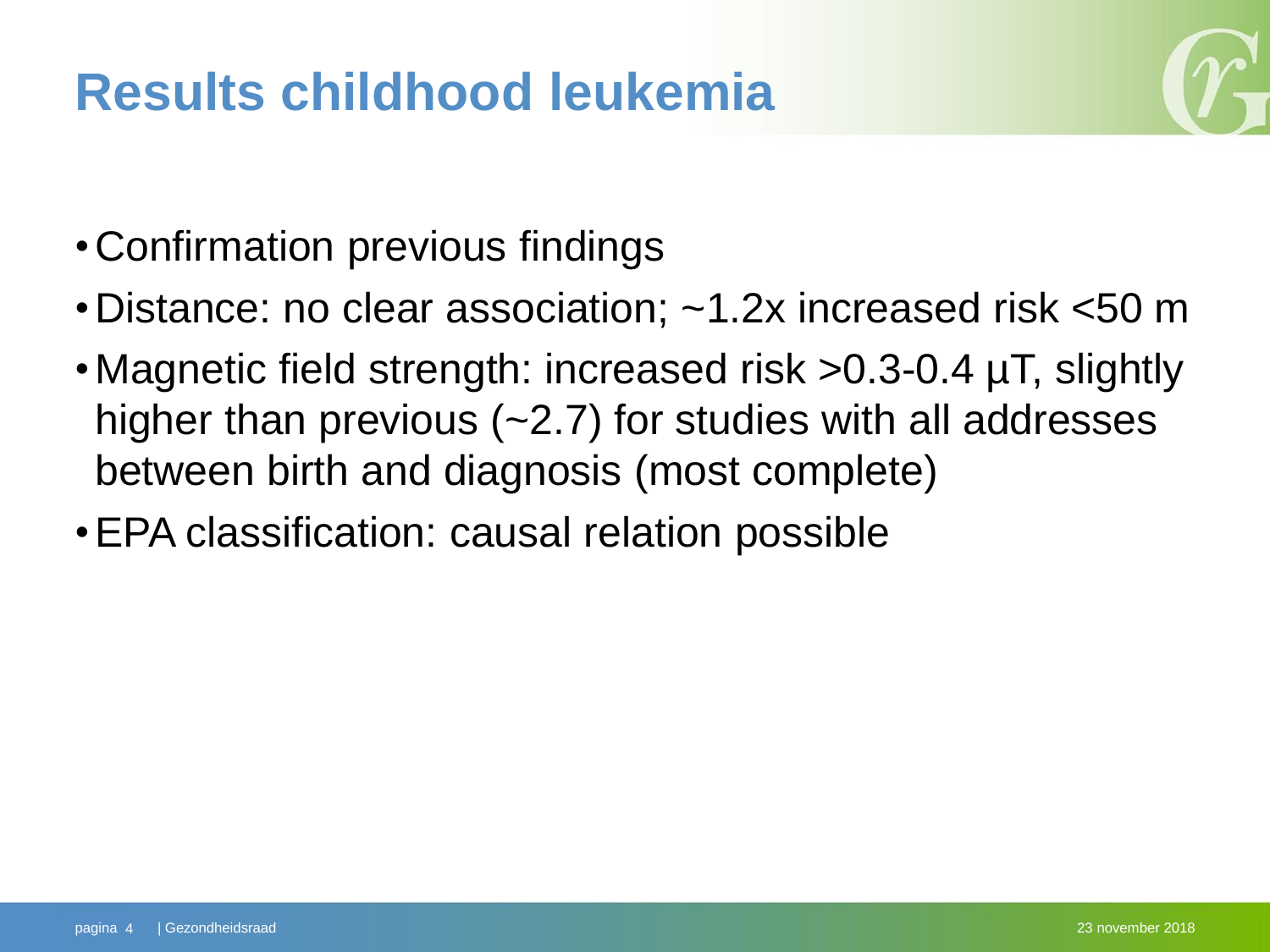### **Results other cancer**



- •Brain cancer:
	- •Distance: no association (few data)
	- •Magnetic field strength: slightly increased risk (~1.4)  $>0.3 - 0.4 \mu T$
	- •EPA classification: causal relation possible
- •Lymphoma:
	- •No analysis possible (few data)
	- •EPA classification: not possible to conclude on causal relation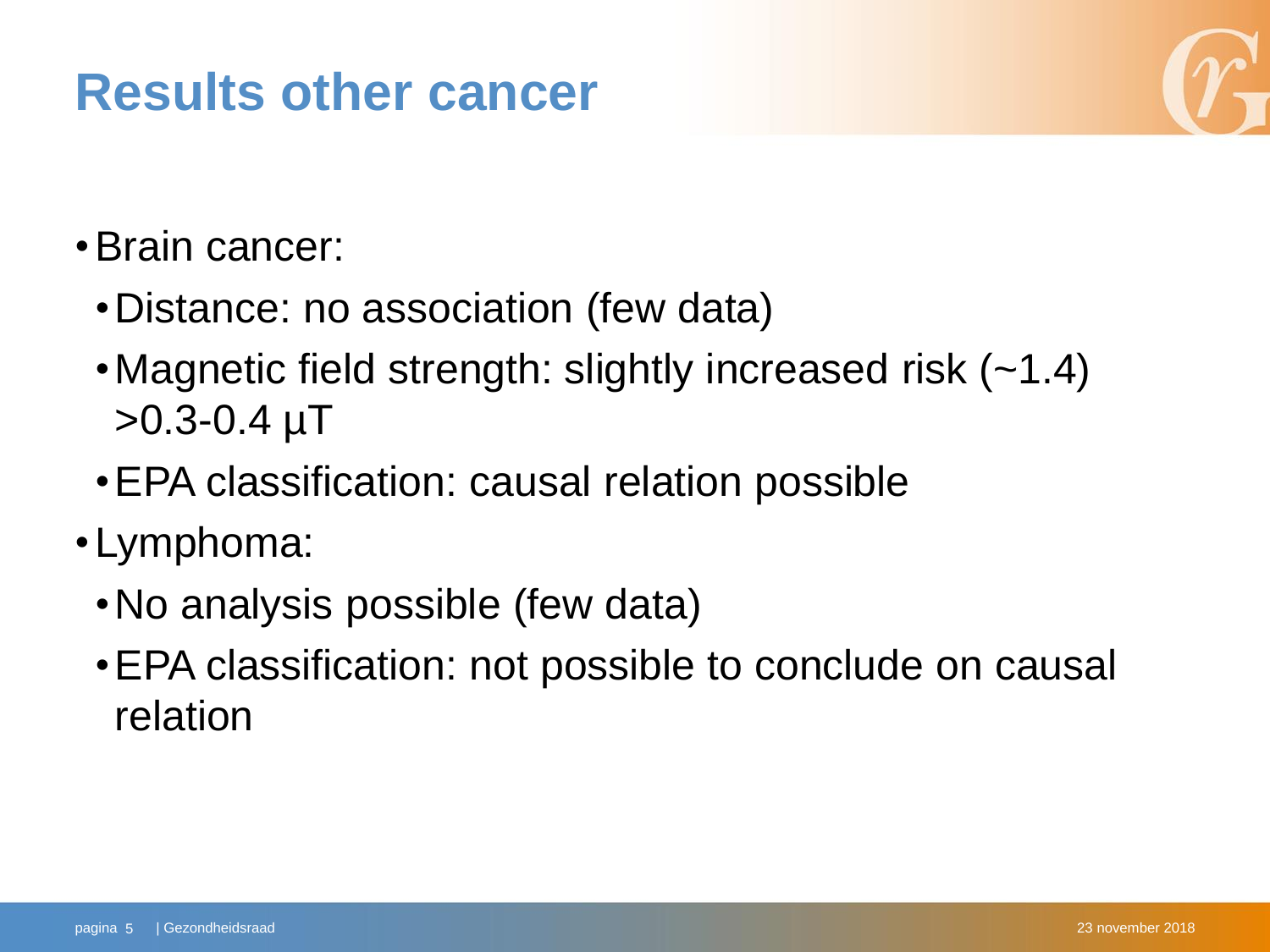### **Recommendations**

- •Continue precautionary policy overhead power lines
- •Expand to underground cables and transformer stations and transformer houses

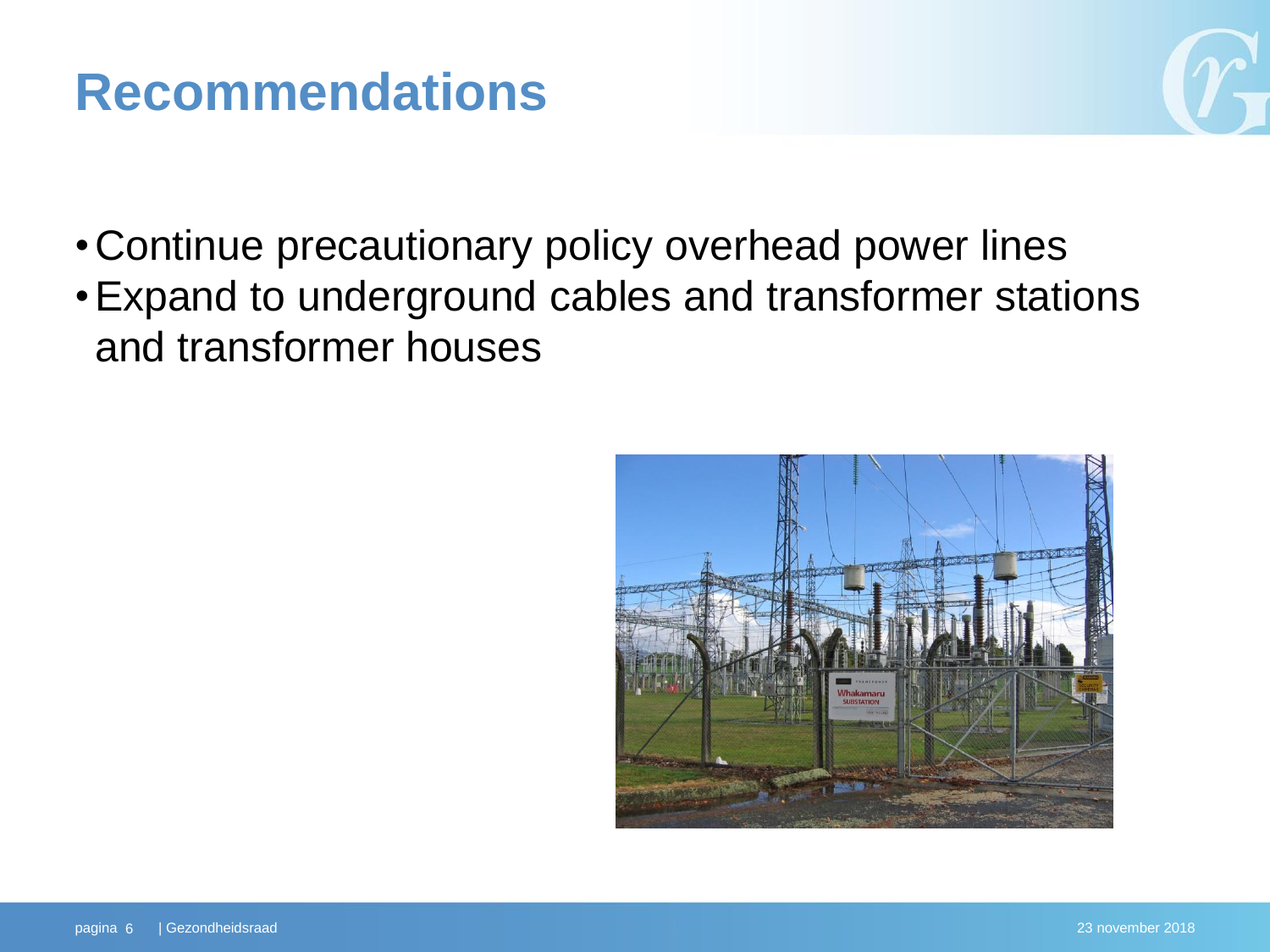# **Precautionary policy**



- •Issued in 2005
- •New situations: prevent longterm exposure of children to  $>0.4 \mu T$ 
	- •In dwellings, schools, kindergartens
- •New situation: not covered by existing spatial plans
- •Question: what is longterm?
- •HCN: 14-18 h/day during at least 1 year
- •Calculation magnetic field zones for entire grid by National Institute for Public Health and Environment (RIVM)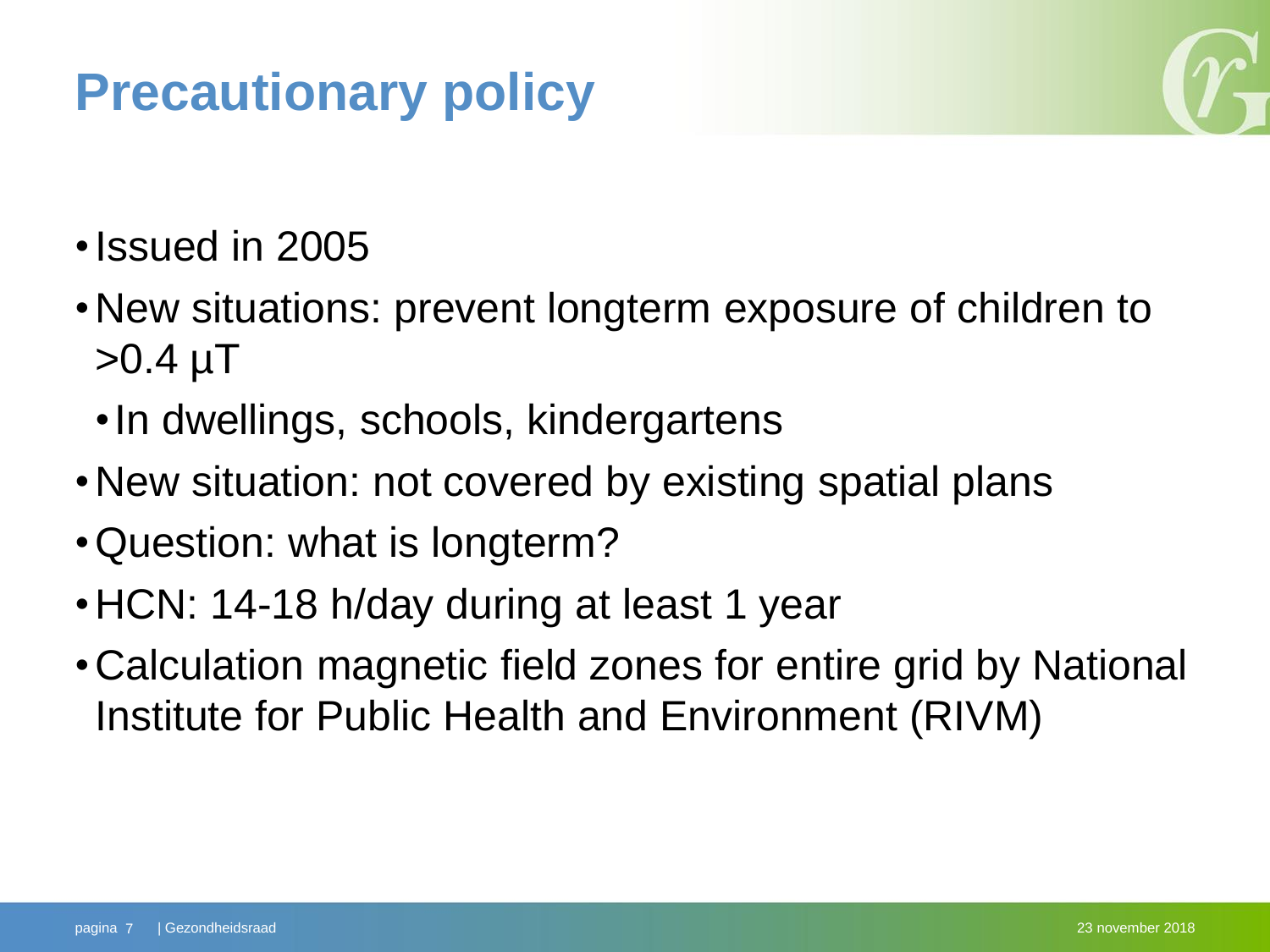### **RIVM interactive grid map**



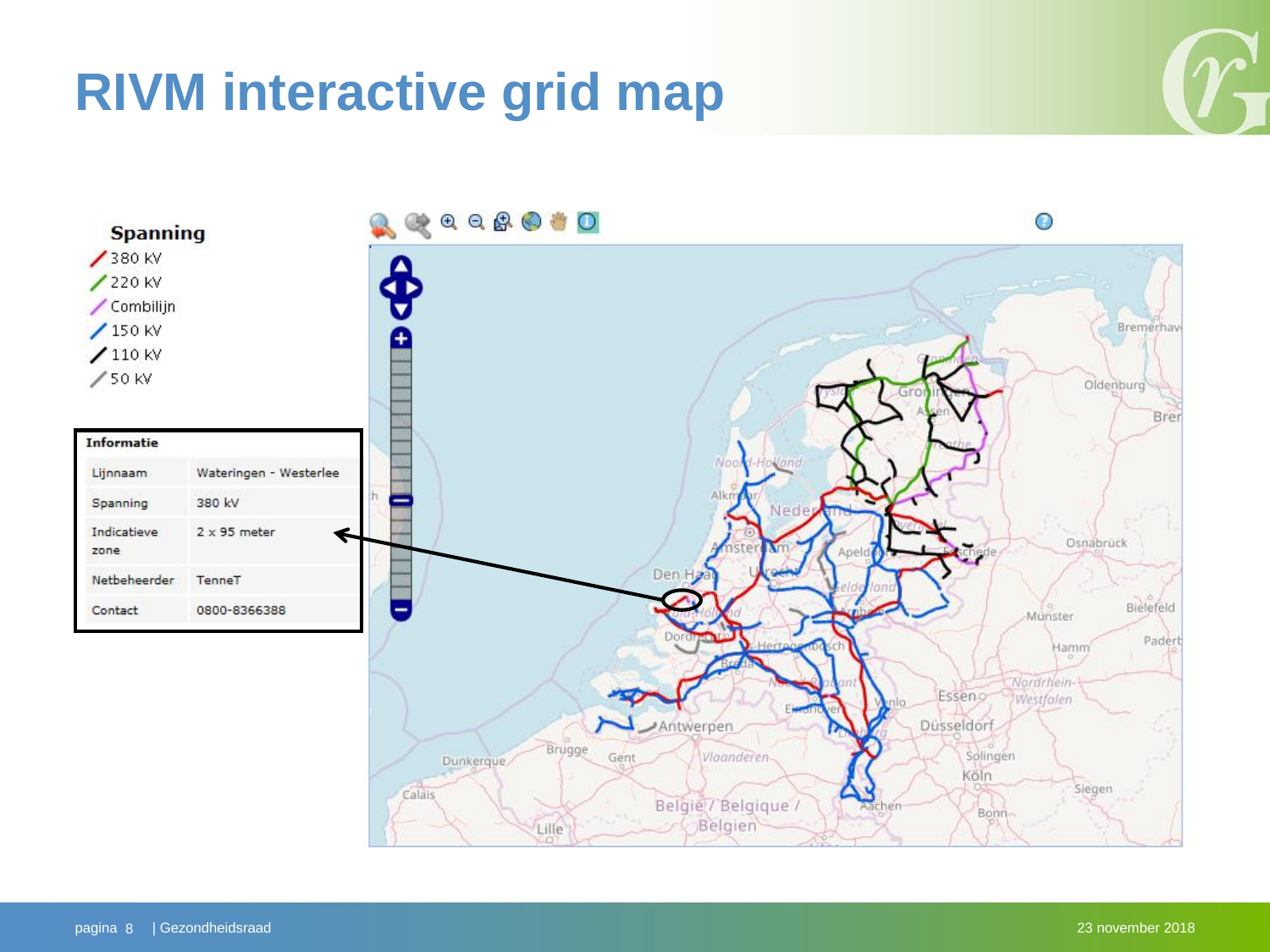### **In practice**



- •Houses still built near / under power lines
	- •Covered by current spatial plans
- New lines constructed using slimmer, higher towers (Wintrack): tighter magnetic field zone

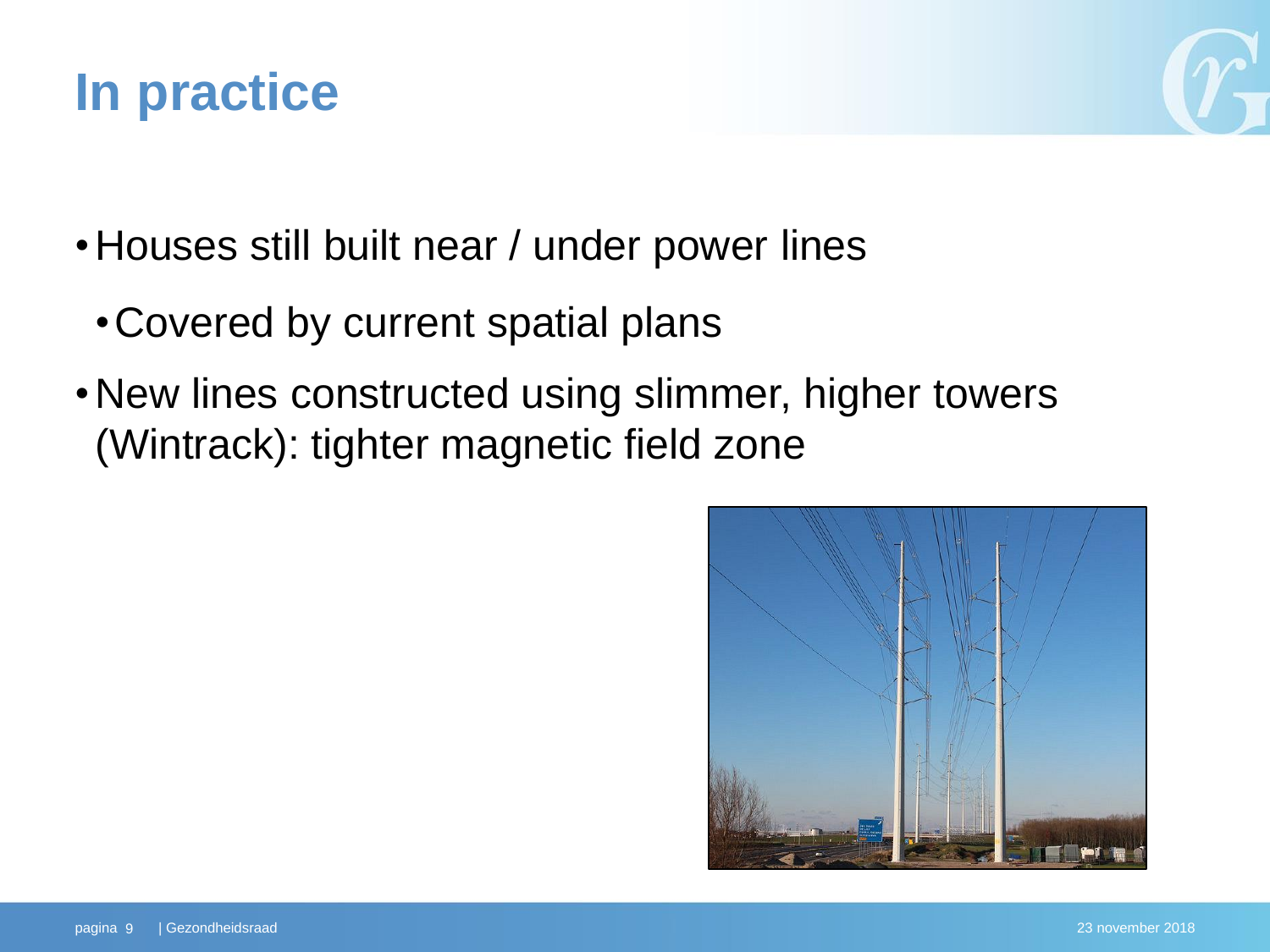# **Other policy**



- •Government decision 2013:
	- •Buy-out houses directly underneath 380-220 kV power line
	- •Undergrounding as much as possible at end-of-life

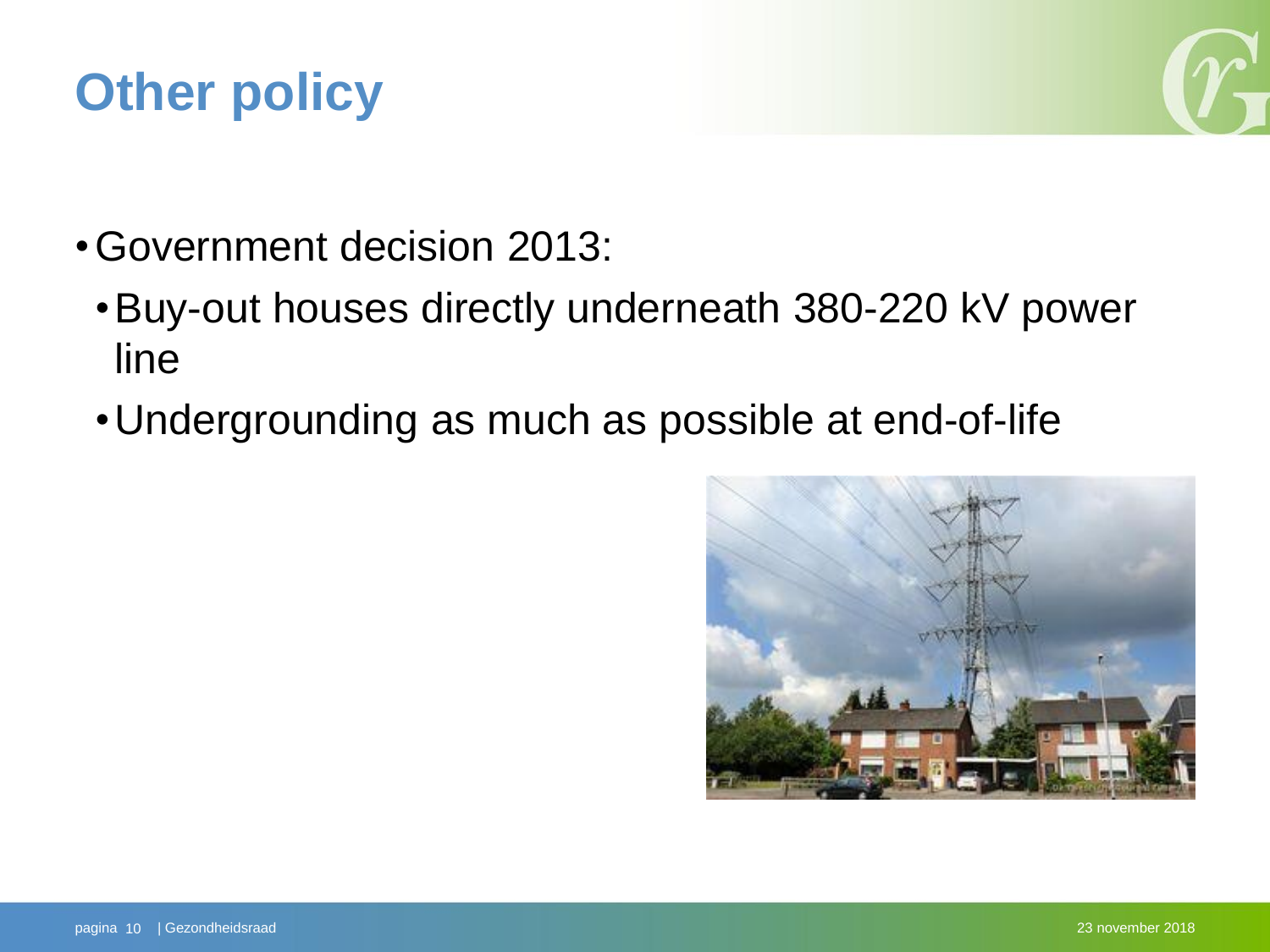### **Current situation**



- •Study into effects of expanding precautionary policy to cables, transformer houses
- •Increased public awareness, concern
	- •3x opening item prime-time news